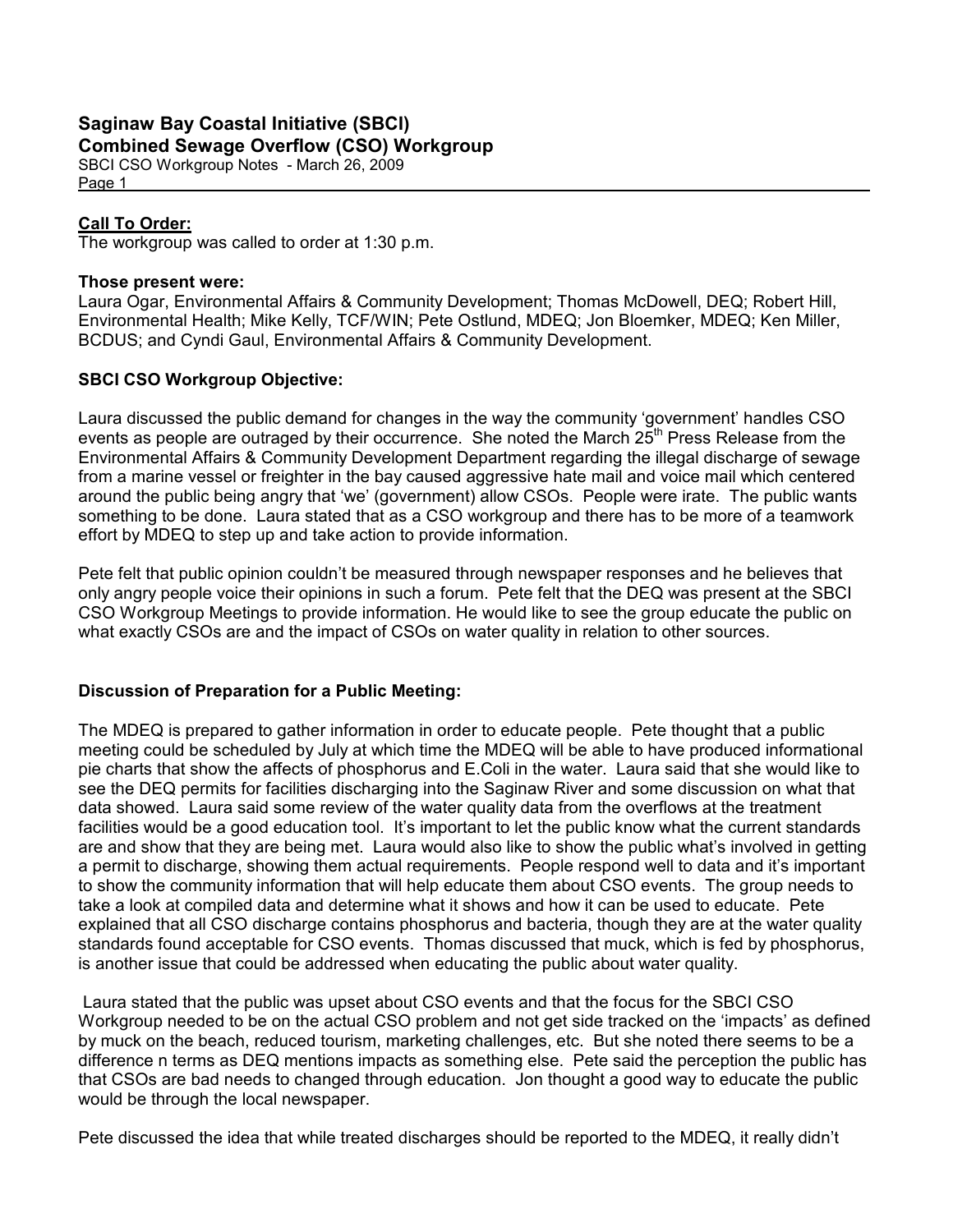# Saginaw Bay Coastal Initiative (SBCI) Combined Sewage Overflow (CSO) Workgroup

SBCI CSO Workgroup Notes - March 26, 2009 Page 2

seem necessary to report them to the newspaper if the discharges were adequately treated. He felt that if a discharge was compliant with standards, there was no violation and therefore no reason to report the discharge to the local newspaper. Pete discussed the idea that perhaps the way to change public perception was to change the laws of reporting CSO Events. As it stands now everything must be reported to the local newspaper, both the treated and untreated discharges. He felt it was important to better define CSO Events.

Laura again said she felt the group needed to define what it means by 'impact' in the sense of CSO discharge events and education. The feedback Laura has received from the public is that a CSO Event impacts the river, that it discharges sewage bacteria and this is very upsetting to the public.

Robert discussed the fact that the Bay County Health Department requires bacteria samples upstream and downstream from a CSO discharge. Ken said he could also provide a bacteria sample at the point of discharge.

The group discussed the need to include economics as a factor in the discussions about CSOs. The group needs to bring economics into the discussion in order for the public to determine what price they are willing to pay to make changes.

For the next meeting Laura would like to have the MDEQ provide the following:

- Treatment Plant Discharge Permits
- CSO discharge data
- Education Ideas
- Water Quality Standard Guidelines so we can see how Michigan standards compare with other states. Also to bring into the discussion human health issues.

Pete said that the Michigan Standards for discharges came out before the National Standards. Therefore, Michigan has more restrictive standards to protect our waterways. In Michigan our waterways are used by so many people the State felt it was important to keep the standards high.

Laura discussed that a July Public Meeting would be good, however there may be a need for more than one meeting. Laura thought that possibly the group should host up to at least three meetings to really help get information out about CSO events. There's so much information to present that it's important to have more than one meeting. Laura would like to see qualitative data for the public along with National Standards and maybe some rough cost estimates. Pete said that by July the MDEQ should be able to produce pie charts explaining the pollutants of concern. However, Pete said that a cost analysis would take more time to produce. Laura felt very strongly that at some point some sort of cost estimates for reducing CSO events will be needed for a public meeting.

Mike felt it might be helpful for the group to contact environmental groups to get some of the preliminary information out before the public meeting. Pete thought that maybe the group could host environmental groups at a May meeting. Laura felt that it was important for the group to take the opportunity to start public education now. We don't want to overload the public with too much information. It's important to get some information out to the community.

Laura had to leave the meeting early, but left the group to discuss: How best to get presentation material for the Public Meeting; How to provide historical information at the Public Meeting to show where we've